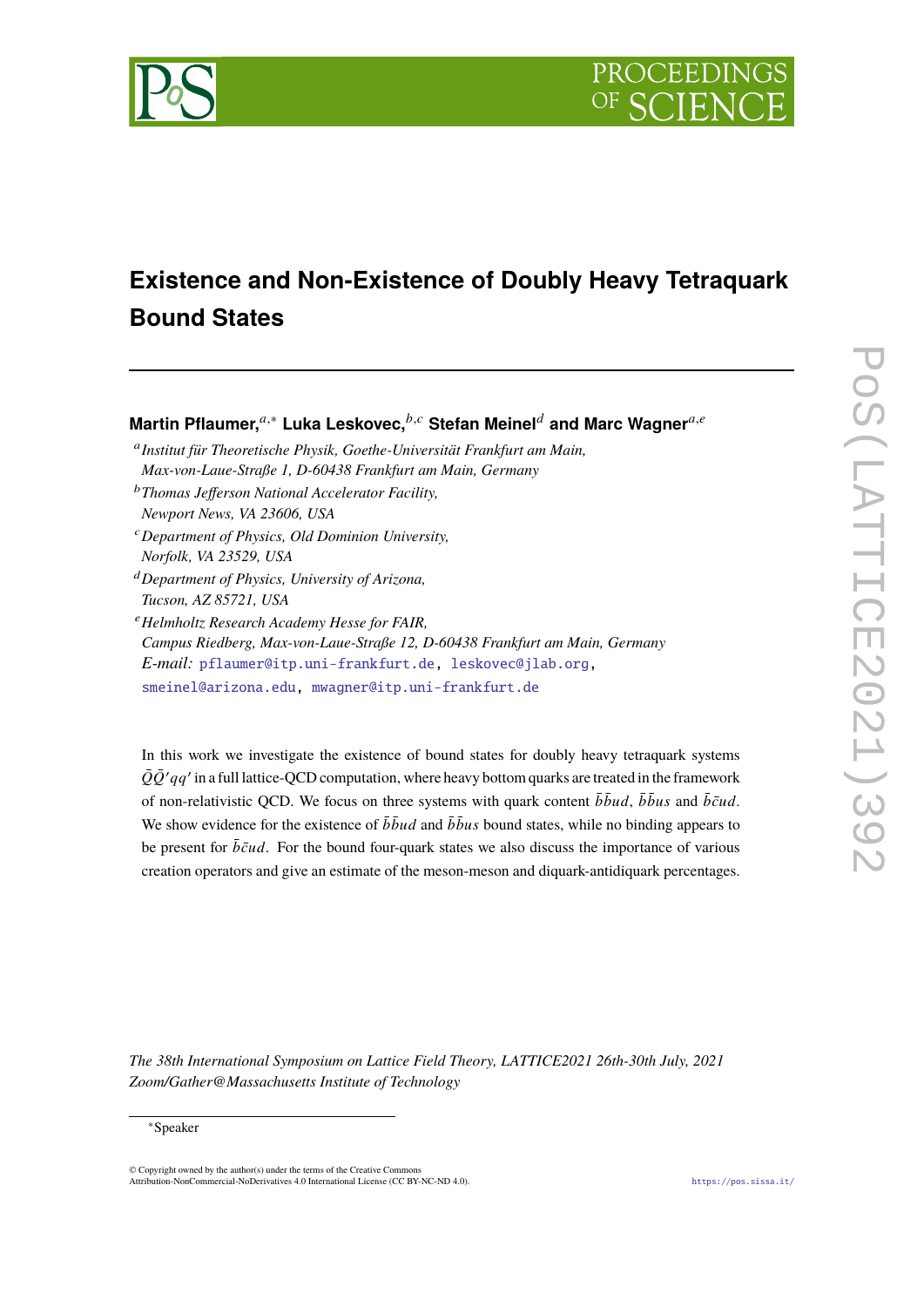### **1. Introduction**

In the last decade, several hadrons that cannot be described by an ordinary quark-antiquark pair were observed in experiments. Their quantum numbers are, however, consistent with a four-quark structure. One prominent example is the electrically charged states  $Z_b(10610)^+$  and  $Z_b(10650)^+$ [\[1\]](#page-7-0). Their masses and decay channels strongly suggest a  $\bar{b}b$  pair, but their non-vanishing electrical charge indicates the presence of another light quark-antiquark pair.

These experimental results triggered many theoretical studies of tetraquarks, which are often extremely challenging, in particular when several decay channels exist. In this work we are focusing on less difficult four-quark systems composed of two heavy antiquarks  $\overline{O}O'$  with  $O, O' \in \{b, c\}$ and two light quarks  $qq'$  with  $q, q' \in \{u, d, s\}$ . This particular quark structure  $\bar{Q}\bar{Q}'qq'$  is very promising with respect to the formation of hadronically stable tetraquarks, as there is evidence that in the limit of large heavy quark masses such tetraquarks exist (see e.g. Refs. [\[2–](#page-7-1)[5\]](#page-7-2)).

In previous lattice-QCD studies the Born-Oppenheimer approximation was used extensively to investigate the  $\bar{b} \bar{b} u d$  system. Those studies predicted a bound state with quantum numbers  $I(J^P) = 0(1^+)$  and binding energy  $\approx 60 \,\text{MeV} \dots 90 \,\text{MeV}$  [\[6](#page-7-3)[–11\]](#page-7-4). Moreover, a resonance with quantum numbers  $I(J^P) = 0(1^-)$  was found, which has a resonance energy  $\approx 20$  MeV above the BB threshold and a width  $\Gamma \approx 100$  MeV [\[12\]](#page-7-5). More rigorous full lattice-OCD studies recently confirmed the hadronically stable  $\bar{b} \bar{b} u d$  tetraquark and predicted another bound state for  $\bar{b} \bar{b} u s$ , while the situation is less clear for  $\bar{b}\bar{c}ud$  [\[13](#page-7-6)[–19\]](#page-8-0). In the following we give an update on our ongoing full lattice-OCD investigations of  $\bar{b} \bar{b} u d$ ,  $\bar{b} \bar{b} u s$  and  $\bar{b} \bar{c} u d$  tetraquarks.

### **2. Lattice Setup**

We use gauge-link configurations generated by the RBC and UKQCD collaborations with  $2+1$ flavors of domain-wall fermions and the Iwasaki gauge action [\[20,](#page-8-1) [21\]](#page-8-2). Details of the ensembles are collected in Tab. [1.](#page-1-0) They differ in the lattice spacing, the lattice extent and the pion mass. One of the ensembles has a pion mass equal to the physical pion mass. In the following we show and discuss results only for selected ensembles, but computations were always performed on all five ensembles, e.g. to study the pion-mass dependence of the binding energy and finite volume effects via a scattering analysis for the  $\bar{b} \bar{b} u d$  system (see Ref. [\[17\]](#page-8-3) for details).

<span id="page-1-0"></span>

| Ensemble          | $N_s^3 \times N_t$ | $a$ [fm]  | $am_{u:d}$ | $am_{s}$ | $m_\pi$ [MeV] |
|-------------------|--------------------|-----------|------------|----------|---------------|
| C00078            | $48^{3} \times 96$ | 0.1141(3) | 0.00078    | 0.0362   | 139(1)        |
| C <sub>005</sub>  | $24^3 \times 64$   | 0.1106(3) | 0.005      | 0.04     | 340(1)        |
| C <sub>01</sub>   | $24^3 \times 64$   | 0.1106(3) | 0.01       | 0.04     | 431(1)        |
| F <sub>0</sub> 04 | $32^3 \times 64$   | 0.0828(3) | 0.004      | 0.03     | 303(1)        |
| F <sub>006</sub>  | $32^3 \times 64$   | 0.0828(3) | 0.006      | 0.03     | 360(1)        |

**Table 1:** Gauge-link ensembles [\[20,](#page-8-1) [21\]](#page-8-2) used in this work.  $N_s$ ,  $N_t$ : number of lattice sites in spatial and temporal directions; a: lattice spacing;  $am_{u'd}$ : bare up and down quark mass;  $am_s$ : bare strange quark mass;  $m_\pi$ : pion mass.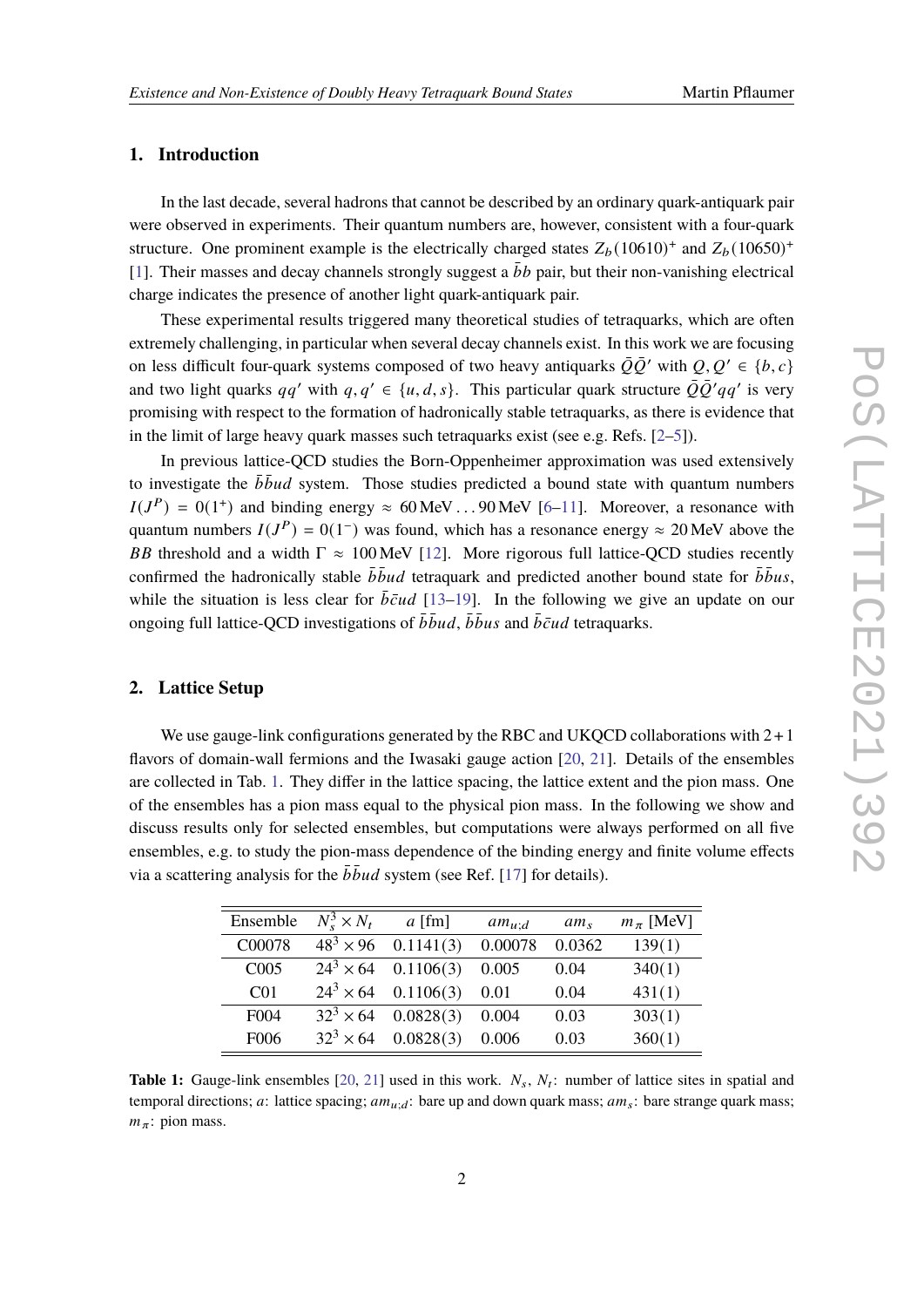We used spatially smeared point-to-all propagators for all quark flavors. Bottom propagators are computed in the NRQCD framework [\[22,](#page-8-4) [23\]](#page-8-5) and charm propagators correspond to a relativistic heavy quark action [\[24\]](#page-8-6).

#### **3. Interpolating Operators**

Two distinct types of interpolating operators are used in our investigation. The first type corresponds to local operators, where all four-quarks are centered at the same point in space. We consider local meson-meson as well as local diquark-antidiquark structures. The second type of interpolating operators corresponds to non-local or scattering operators. They describe two spatially separated independent mesons. In case the ground state in a given sector is a four-quark bound state, we expect that the local operators will generate a good overlap to that state. Since meson-meson scattering states are expected to be rather close, we consider it extremely important to also include scattering operators. Only the combination of both types of interpolating operators might allow to accurately resolve all low lying states and to isolate a possibly existing stable tetraquark from scattering states.

In detail, our interpolating operators are given by

<span id="page-2-0"></span>
$$
O_{\text{loc},MM} \propto \sum_{\mathbf{x}} M_1(\mathbf{x}) M_2(\mathbf{x}) \tag{1}
$$

$$
O_{\text{loc},Dd} \propto \sum_{\mathbf{x}} \bar{Q}_1^a \gamma_j C \bar{Q}_2^b(\mathbf{x}) q_1^a C \gamma_5 \Gamma_2 q_2^b(\mathbf{x}) \tag{2}
$$

$$
O_{\text{scatt},MM} \propto \sum_{\mathbf{x}} M_1(\mathbf{x}) \sum_{\mathbf{y}} M_2(\mathbf{y}), \tag{3}
$$

where we use the notation  $M_i(\mathbf{x}) = \overline{Q}_i \Gamma_i q_i(\mathbf{x})$  for mesonic interpolators and C denotes the charge conjugation matrix. For each flavor and  $I(J^P)$  sector, we consider the diquark-antidiquark operator [\(2\)](#page-2-0) and several meson-meson operators as listed in Tab. [2.](#page-2-1) For  $\bar{b} \bar{b} u d$  and  $\bar{b} \bar{c} u d$  we study  $I = 0$ . The anti-symmetric flavor combination is realized via  $\sum_{\mathbf{x}} (M_1(\mathbf{x}) M_2(\mathbf{x}) - u \leftrightarrow d)$ .

<span id="page-2-1"></span>

|                   | bbud           | bbus                          | $\bar{b}\bar{c}$ ud |                            |
|-------------------|----------------|-------------------------------|---------------------|----------------------------|
| $I \cap P$<br>11J | $0(1^{+})$     |                               | $0(0^{+})$          | . т                        |
|                   | $BB^*, B^*B^*$ | $B_s B^*, B_s^* B, B_s^* B^*$ | BD                  | $\cdot$ , $B^*D$<br>$BD^*$ |

**Table 2:** Meson-meson operators considered for each flavor and  $I(J^P)$  sector. For pseudoscalar mesons we use  $\Gamma_{1,2} = \gamma_5$ , for vector mesons we use  $\Gamma_{1,2} = \gamma_j$ .

## **4.** Energy Levels of the  $\overline{Q}\overline{Q}'qq'$  Systems

We computed correlation matrices  $C_{jk}(t) = \langle O_j(t)O_k^{\dagger}(0) \rangle$ , where  $O_j$  and  $O_k$  are the interpolating operators defined in the previous section. We present a schematic representation of the necessary Wick contractions in Fig. [1.](#page-3-0) Since our computations are currently based on point-toall propagators, the resulting matrix is restricted to elements with a local operator at the source. Consequently,  $C_{jk}(t)$  are not a square matrices.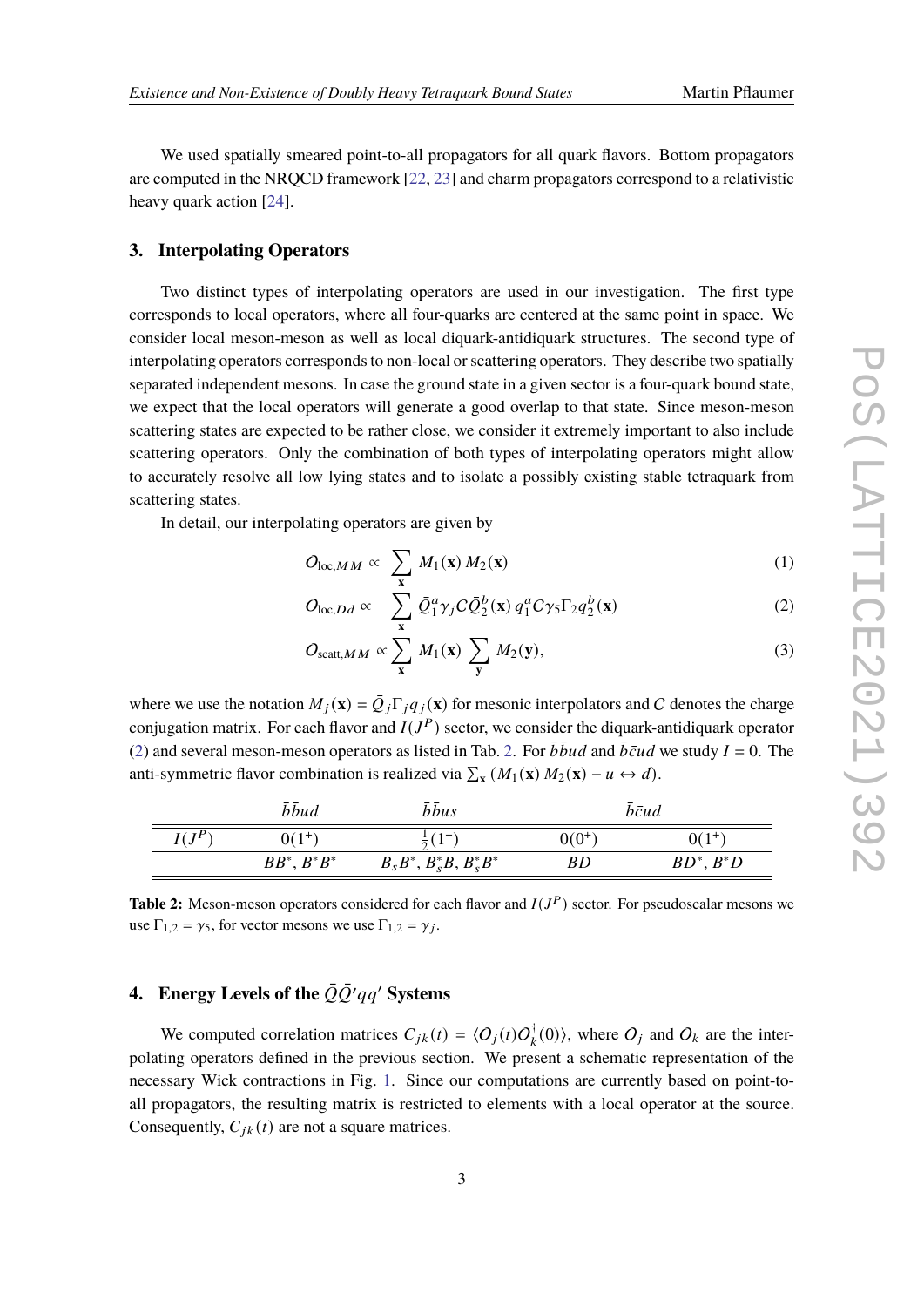To extract the low-lying energy eigenvalues, we performed simultaneous multi-exponential fits to all matrix elements using a truncated spectral decomposition of the correlation matrix,

<span id="page-3-2"></span>
$$
C_{jk}(t) \approx \sum_{n=0}^{N-1} Z_j^n (Z_k^n)^* e^{-E_n t}.
$$
 (4)

<span id="page-3-0"></span> $E_n$  denote the energy eigenvalues and  $Z_i^n = \langle \Omega | O_j | n \rangle$  the overlaps of the corresponding energy eigenstates and the trial states.



**Figure 1:** Schematic representation of Wick contractions for different types of correlation matrix elements. T represents a local tetraquark operator and  $M_1$  and  $M_2$  represent the two mesons forming a scattering operator. Black lines correspond to heavy quark propagators, red lines to light quark propagators.

### **4.1 Hadronically Stable**  $\bar{b} \bar{b} u d$  Tetraquark with  $I(J^P) = 0(1^+)$

<span id="page-3-1"></span>In Fig. [2](#page-3-1) we present fit results for the two lowest energy levels of the  $\bar{b} \bar{b} u d$  system with quantum numbers  $I(J^P) = 0(1^+)$ . The boxes at the bottom of the plot below each fit indicate which operators



**Figure 2:** Results for the two lowest energy levels of the  $\bar{b} \bar{b} u d$  system with quantum numbers  $I(J^P) = 0(1^+)$ relative to the  $BB^*$  threshold (ensemble C005).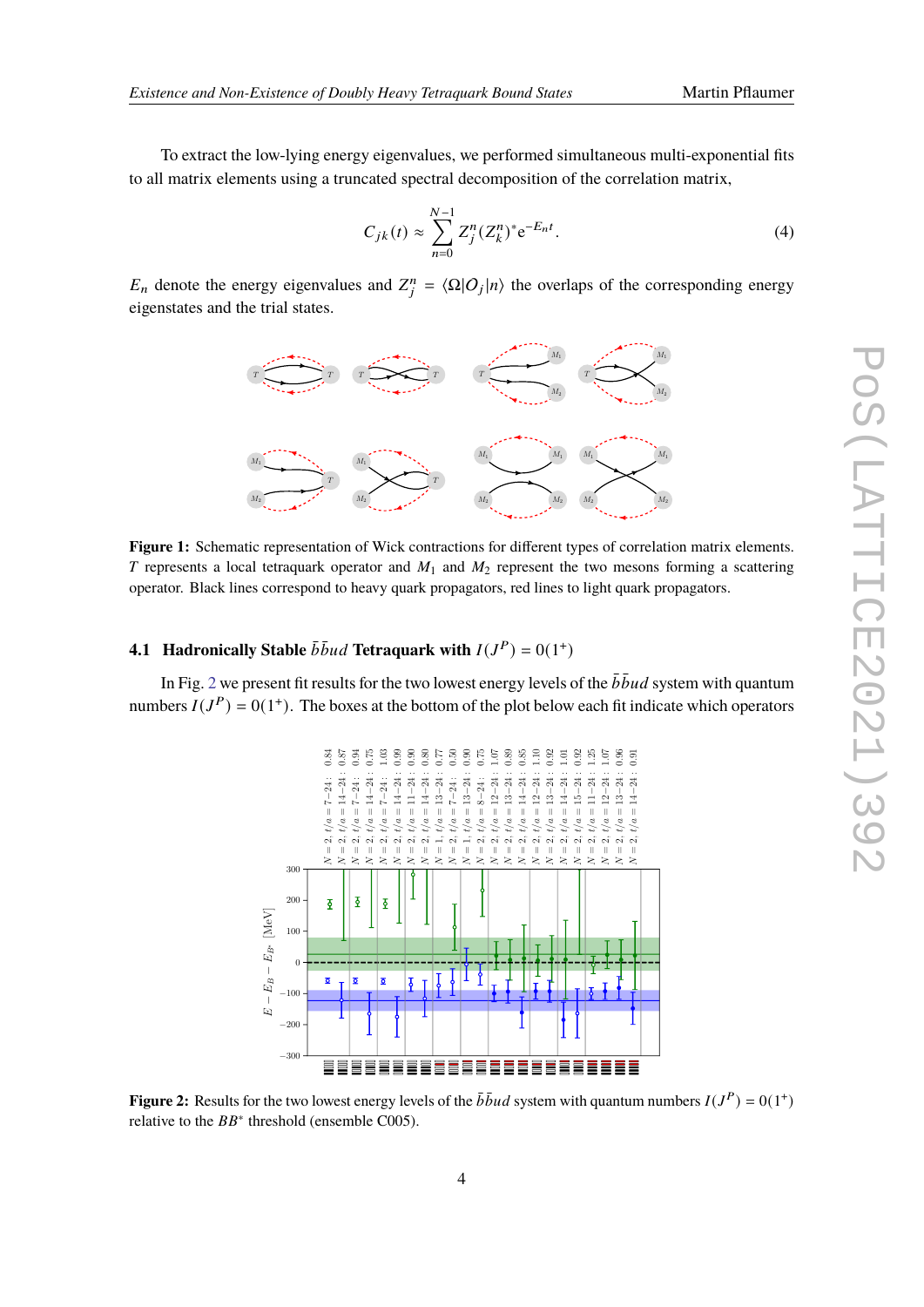were included in the correlation matrix. A filled black box represents a local operator and a filled red box a scattering operator. For each operator basis we show the fit results for the ground state in blue and for the first excited state in green, where the energy of the lowest threshold, the  $BB^*$ threshold, is subtracted. Above the fits, we provide the number of exponentials  $N$  used in the fit function [\(4\)](#page-3-2), the temporal fit range and the resulting correlated  $\chi^2$ .

We obtain a ground-state energy significantly below the relevant  $BB^*$  threshold, if local as well as scattering operators are included in the correlation matrix. Moreover, the energy of the first excited state is consistent with the  $BB^*$  threshold. This clearly indicates a hadronically stable tetraquark. A careful analysis based on Lüscher's finite volume method and a chiral extrapolation including all five ensembles from Tab. [1](#page-1-0) results in a binding energy of  $(-128 \pm 24)$  MeV with an estimated systematic error below 10 MeV. For details we refer to our recent publication [\[17\]](#page-8-3).

We have also solved a standard generalized eigenvalue problem using the  $3 \times 3$  square correlation matrix formed by the local operators. In Fig. [3](#page-4-0) (left) we show the normalized eigenvector components of the ground state corresponding to the hadronically stable tetraquark. The plot indicates that the tetraquark is a superposition of  $BB$  and  $BB^*$  meson-meson components and of a diquark-antidiquark component, where the meson-meson contribution dominates with ~ 77%, whereas the diquark-antidiquark contribution is only  $\sim$  23%. It is interesting to compare this result to a recent Born Oppenheimer investigation of the structure of this tetraquark. The main result of Ref. [\[11\]](#page-7-4), the eigenvector components of a meson-meson and of a diquark-antidiquark interpolating operator as functions of the  $b\bar{b}$  separation r, is shown in Fig. [3](#page-4-0) (right). Multiplying these curves with the radial probability density and integrating over  $r$  led to a meson-meson contribution of  $~\sim~60\%$  and a diquark-antidiquark contribution of  $~\sim~40\%$ . The results of both approaches agree that both meson-meson and diquark-antidiquark structures are present in the tetraquark with the meson-meson component dominating.

<span id="page-4-0"></span>

**Figure 3: Left:** Normalized eigenvector components of the ground state for the 3×3 square correlation matrix formed by the local  $b\bar{b}ud$  operators (ensemble C005). **Right:** Born-Oppenheimer result for normalized eigenvector components of a meson-meson and of a diquark-antidiquark interpolating operator as functions of the  $b\bar{b}$  separation r (figure taken from Ref. [\[11\]](#page-7-4)).

#### **4.2 Hadronically Stable**  $\bar{b} \bar{b} u s$  Tetraquark with  $I(J^P) = \frac{1}{2}$  $\frac{1}{2}(1^+)$

In Fig. [4](#page-5-0) we present fit results for the two lowest energy levels of the  $\bar{b}$   $\bar{b}u$ s system with quantum numbers  $I(J^P) = \frac{1}{2}$  $\frac{1}{2}(1^+)$ . Again there is clear evidence for a hadronically stable tetraquark with a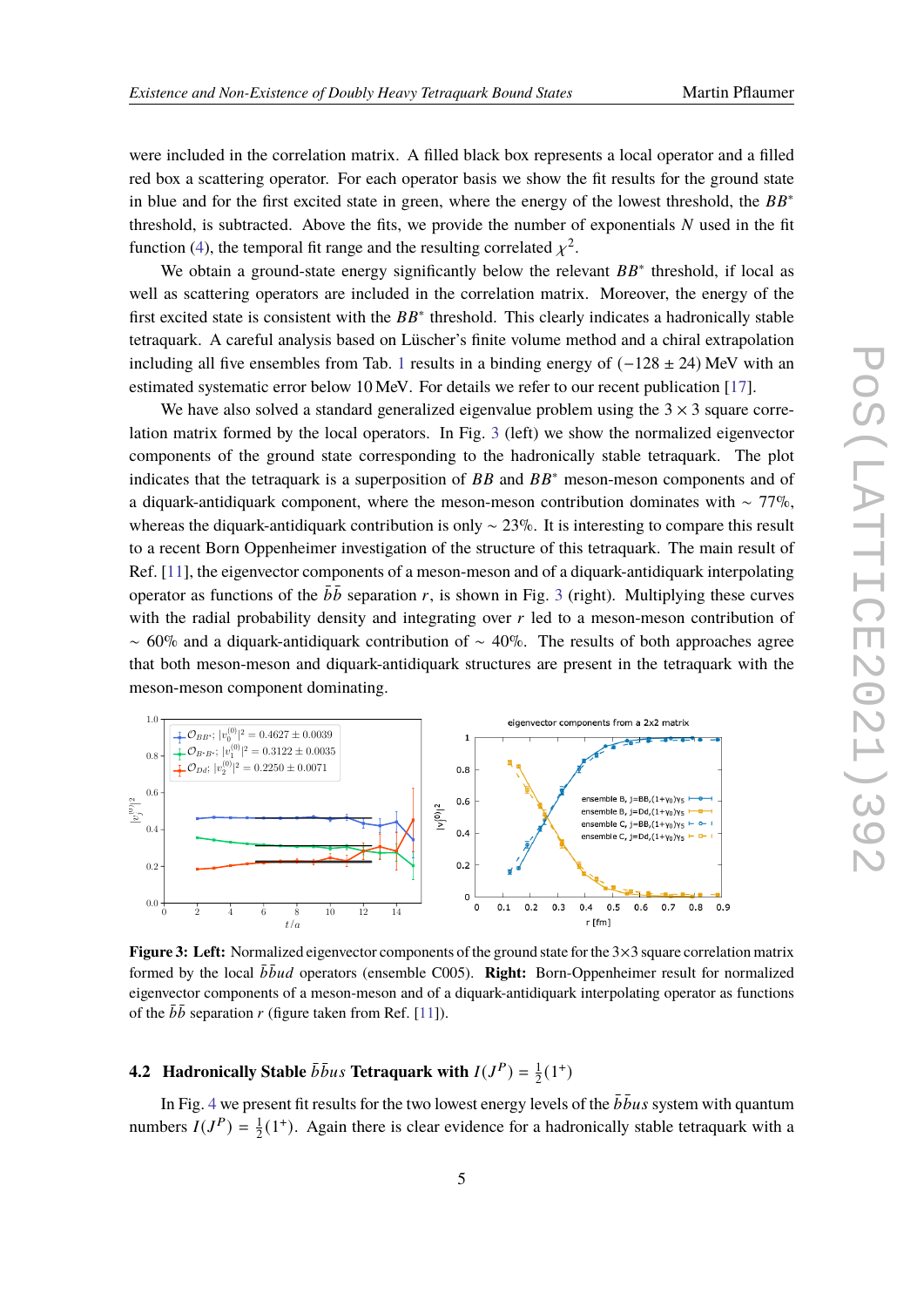<span id="page-5-0"></span>binding energy of  $\approx -80$  MeV, i.e. with a mass clearly below the relevant  $BB_s^*$  threshold, while the first excited state is consistent with that threshold. This confirms predictions of independent recent lattice-QCD studies using a similar setup [\[13,](#page-7-6) [16\]](#page-8-7).



**Figure 4:** Results for the two lowest energy levels of the  $b\bar{b}us$  system with quantum numbers  $I(J^P) = \frac{1}{2}(1^+)$ relative to the  $BB_s^*$  threshold (ensemble C01).

As before, we also solved a standard generalized eigenvalue problem using the  $4 \times 4$  square correlation matrix formed by the local operators. In Fig. [5](#page-5-1) we show the normalized eigenvector components of the ground state and the first excited state. The left plot indicates that the mesonmeson percentage is ~ 84%, i.e. somewhat larger than in the  $\bar{b} \bar{b} u d$  case, while the diquarkantidiquark percentage is ~ 16%. Interestingly, the  $B_s B^*$  and  $B_s^* B$  trial states have almost identical weights and appear either as antisymmetric flavor combination (for the ground state) or as symmetric flavor combination (for the first excitation, when using only local operators). We consider this as strong indication that SU(3) flavor symmetry is approximately fulfilled. This might simplify a scattering analysis, similar to that from Ref. [\[17\]](#page-8-3).

<span id="page-5-1"></span>

**Figure 5:** Normalized eigenvector components for the  $4 \times 4$  square correlation matrix formed by the local  $\overline{b}$ *bus* operators (ensemble C01). Left: Ground state. Right: First excitation.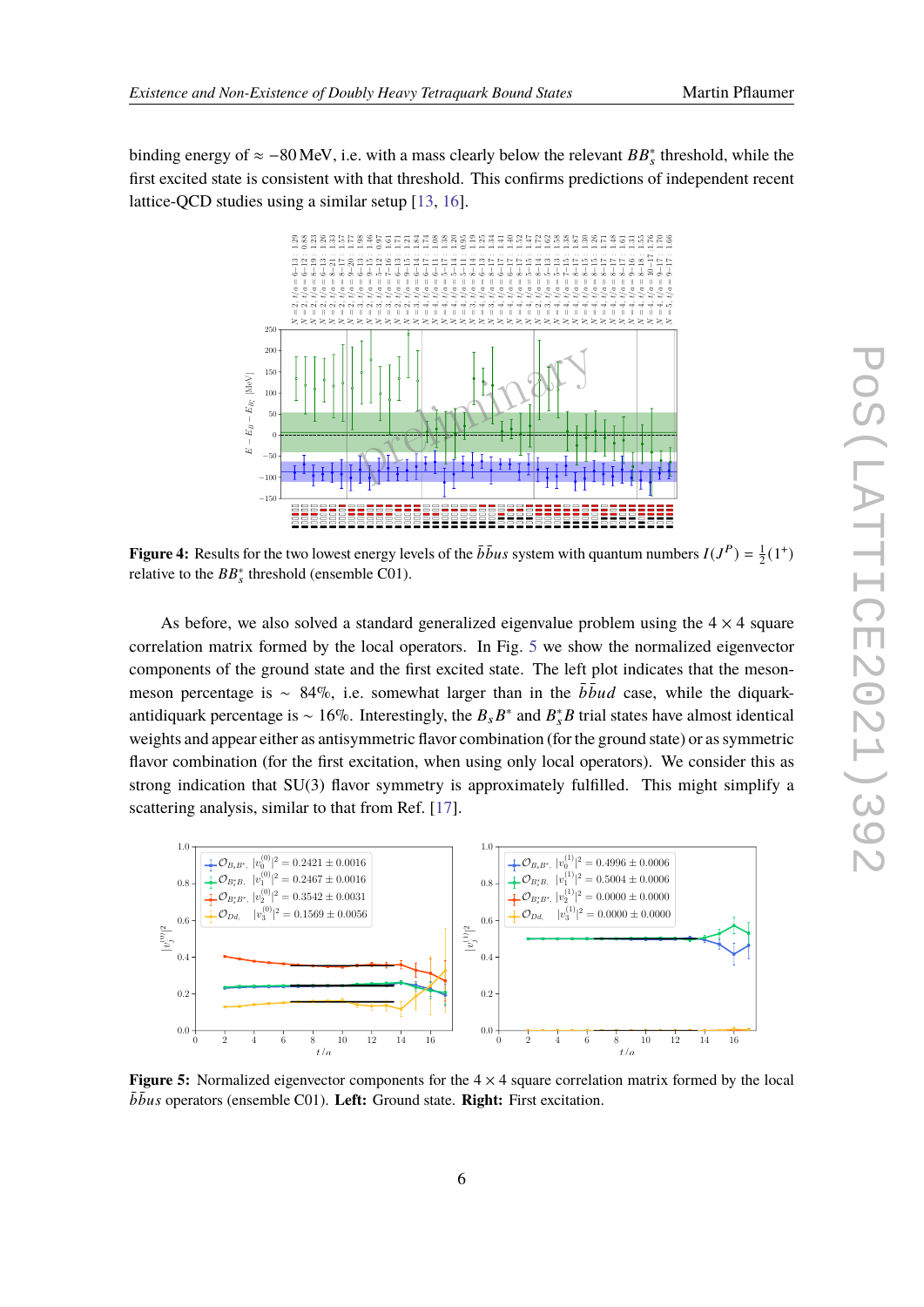### **4.3** Non-existence of Hadronically Stable  $\bar{b}\bar{c}ud$  Tetraquarks with  $I(J^P) = 0(1^+)$  and  $I(J^{P}) = 0(0^{+})$

For quark flavors  $\bar{b}\bar{c}ud$  there are two relevant orthogonal channels, either symmetric with respect to the heavy quarks or antisymmetric. A symmetric state corresponds to quantum numbers  $I(J^P) = 0(1^+)$ , an antisymmetric state to  $I(J^P) = 0(0^+)$ . In Fig. [6](#page-6-0) we present fit results for both cases: for  $I(J^P) = 0(1^+)$  the two lowest energy levels, and for  $I(J^P) = 0(0^+)$  only the ground state energy. In both cases the ground state energy is slightly above, but still consistent with the relevant threshold, i.e. there is no indication for a hadronically stable tetraquarks. This supports the findings of Refs. [\[18\]](#page-8-8), but contradicts those of Ref. [\[15\]](#page-8-9).

<span id="page-6-0"></span>

**Figure 6:** Results for the lowest energy levels of the  $\bar{b}\bar{c}ud$  system. Left:  $I(J^P) = 0(1^+)$ , energy levels relative to the  $B^*D$  threshold. **Right:**  $I(J^P) = 0(0^+)$ , energy levels relative to the *BD* threshold.

### **Acknowledgments**

We thank Antje Peters for collaboration in the early stages of this project. We thank the RBC and UKQCD collaborations for providing gauge field ensembles.

L.L. acknowledges support from the U.S. Department of Energy, Office of Science, through contracts DE-SC0019229 and DE-AC05-06OR23177 (JLAB). S.M. is supported by the U.S. Department of Energy, Office of Science, Office of High Energy Physics under Award Number DE-SC0009913. M.W. acknowledges support by the Heisenberg Programme of the Deutsche Forschungsgemeinschaft (DFG, German Research Foundation) – project number 399217702. M.P. and M.W. acknowledge support by the Deutsche Forschungsgemeinschaft (DFG, German Research Foundation) – project number 457742095.

Calculations on the GOETHE-HLR and on the FUCHS-CSC high-performance computers of the Frankfurt University were conducted for this research. We would like to thank HPC-Hessen, funded by the State Ministry of Higher Education, Research and the Arts, for programming advice. This research used resources of the National Energy Research Scientific Computing Center (NERSC), a U.S. Department of Energy Office of Science User Facility operated under Contract No.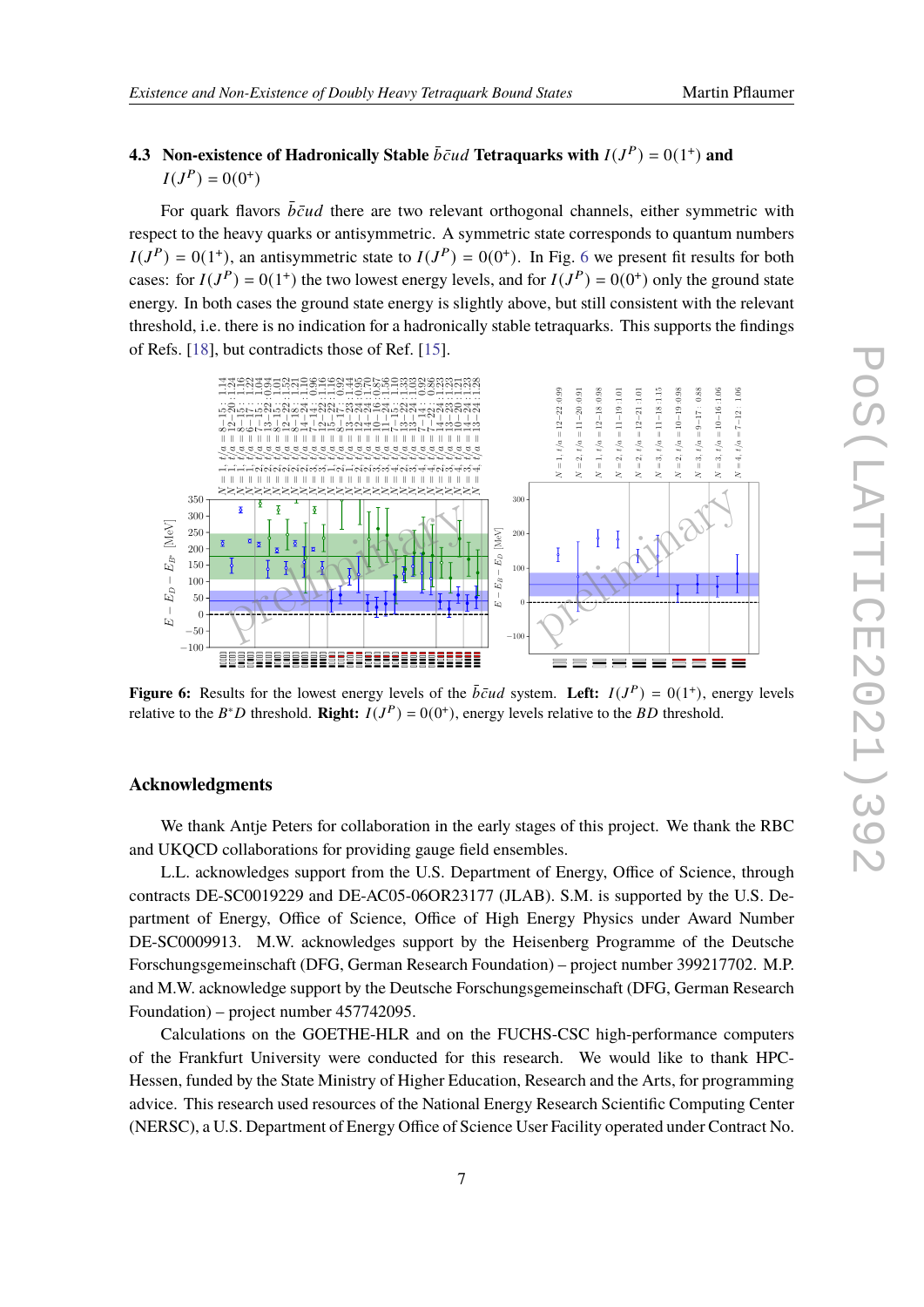DE-AC02-05CH11231. This work also used resources at the Texas Advanced Computing Center that are part of the Extreme Science and Engineering Discovery Environment (XSEDE), which is supported by National Science Foundation grant number ACI-1548562.

### **References**

- <span id="page-7-0"></span>[1] A. Bondar *et al.* [Belle], "Observation of two charged bottomonium-like resonances in  $Y(5S)$ decays," Phys. Rev. Lett. **108**, 122001 (2012) [arXiv:1110.2251 [hep-ex]].
- <span id="page-7-1"></span>[2] J. Carlson, L. Heller and J. A. Tjon, "Stability of dimesons," Phys. Rev. D **37**, 744 (1988)
- [3] A. V. Manohar and M. B. Wise, "Exotic  $QQq\bar{q}$  states in QCD," Nucl. Phys. B 399, 17-33 (1993) [arXiv:hep-ph/9212236 [hep-ph]].
- [4] E. J. Eichten and C. Quigg, "Heavy-quark symmetry implies stable heavy tetraquark mesons  $Q_i Q_j \bar{q}_k \bar{q}_l$ ," Phys. Rev. Lett. 119, no. 20, 202002 (2017) [arXiv:1707.09575 [hep-ph]].
- <span id="page-7-2"></span>[5] M. Karliner and J. L. Rosner, "Discovery of doubly-charmed  $\Xi_{cc}$  baryon implies a stable  $(bb\bar{u}\bar{d})$  tetraquark," Phys. Rev. Lett. **119**, no. 20, 202001 (2017) [arXiv:1707.07666 [hep-ph]].
- <span id="page-7-3"></span>[6] Z. S. Brown and K. Orginos, "Tetraquark bound states in the heavy-light heavy-light system," Phys. Rev. D **86**, 114506 (2012) [arXiv:1210.1953 [hep-lat]].
- [7] P. Bicudo and M. Wagner, "Lattice QCD signal for a bottom-bottom tetraquark," Phys. Rev. D **87**, no. 11, 114511 (2013) [arXiv:1209.6274 [hep-ph]].
- [8] P. Bicudo, K. Cichy, A. Peters and M. Wagner, " $BB$  interactions with static bottom quarks from Lattice QCD," Phys. Rev. D **93**, no. 3, 034501 (2016) [arXiv:1510.03441 [hep-lat]].
- [9] P. Bicudo, K. Cichy, A. Peters, B. Wagenbach and M. Wagner, "Evidence for the existence of  $u d\bar{b} \bar{b}$  and the non-existence of  $s s\bar{b} \bar{b}$  and  $c c\bar{b} \bar{b}$  tetraquarks from lattice QCD," Phys. Rev. D **92**, no. 1, 014507 (2015) [arXiv:1505.00613 [hep-lat]].
- [10] P. Bicudo, J. Scheunert and M. Wagner, "Including heavy spin effects in the prediction of a  $b\bar{b}ud$  tetraquark with lattice QCD potentials," Phys. Rev. D 95, no. 3, 034502 (2017) [arXiv:1612.02758 [hep-lat]].
- <span id="page-7-4"></span>[11] P. Bicudo, A. Peters, S. Velten and M. Wagner, "Importance of meson-meson and of diquarkantidiquark creation operators for a  $\bar{b} \bar{b} u d$  tetraquark," Phys. Rev. D 103, no. 11, 114506 (2021) [arXiv:2101.00723 [hep-lat]].
- <span id="page-7-5"></span>[12] P. Bicudo, M. Cardoso, A. Peters, M. Pflaumer and M. Wagner, " $ud\bar{b}\bar{b}$  tetraquark resonances with lattice QCD potentials and the Born-Oppenheimer approximation," Phys. Rev. D **96**, no. 5, 054510 (2017) [arXiv:1704.02383 [hep-lat]].
- <span id="page-7-6"></span>[13] A. Francis, R. J. Hudspith, R. Lewis and K. Maltman, "Lattice prediction for deeply bound doubly heavy tetraquarks," Phys. Rev. Lett. **118**, no. 14, 142001 (2017) [arXiv:1607.05214 [hep-lat]].